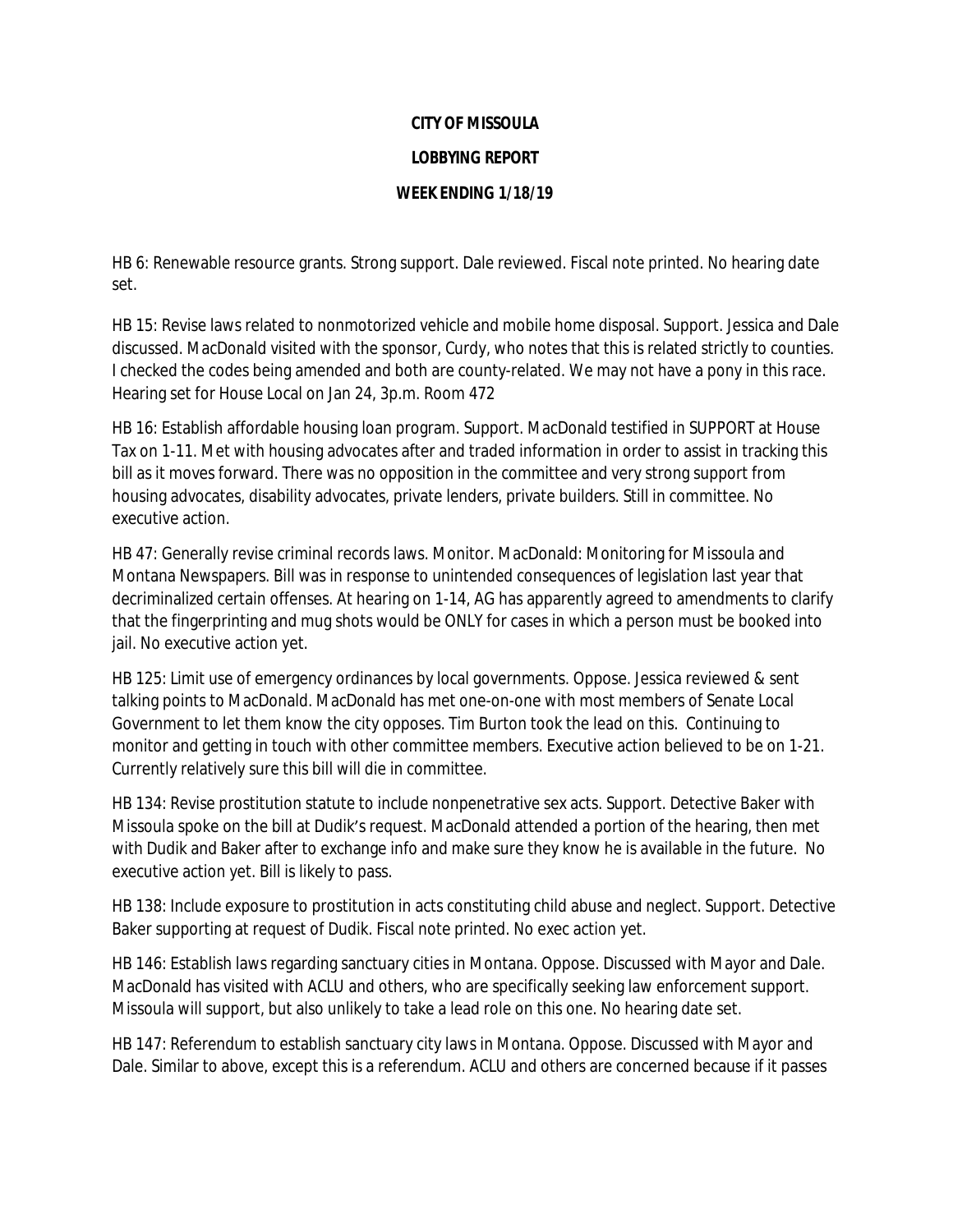the legislature, it's nearly impossible for the governor to do anything to keep it off the ballot. No hearing date set.

HB 155: Generally revise Montana weapons laws. Initially set to Oppose. Reviewed by Brady and Nugent. MacDonald has followed up with Brady and Nugent with a suggestion to possibly stand down, or only offer light opposition. Moving to MONITOR

HB 192: Revise laws related to privacy in communications. Support. Reviewed by Nugent. No hearing date set. This is the "revenge porn" bill similar to last session which makes it a crime to post or publish nude photos of a person without that person's permission. MacDonald is monitoring for both the city and the Montana Newspaper Association. No hearing set.

HB 194: Revise lodging and rental car taxes including local option. Support. Support per Dale. House Tax hearing set for Jan. 29 at 9 a.m. 152.

HB 195: Provide for local option luxury sales tax to fund infrastructure. Support. Support per Dale. House Tax hearing set for Jan. 30 at 9 a.m. Room 152. MacDonald requesting additional information and suggests meeting to discuss further.

HB 232: Revise assessment of taxes during condemnation proceedings.

HB 236: Generally revise building code program laws. NO INFO YET

SB 13: Allocating supportive housing grant funds to those serving Am Indian offenders. HCD awaiting more information on this bill. NO position yet.

SB 15: Allow certain state funds to be used for affordable housing infrastructure. Support. TABLED in Committee.

SB 18: Establish workforce housing tax credits. Support.. We are monitoring and will support. A onepage fact sheet and talking points on this bill was provided to Jessica. Senate Taxation hearing Jan. 23, 8 a.m. Room 405.

SB 19: Revise laws related to local government budgeting and accounting. Oppose. This bill includes new audit requirements that could conflict with financial reporting requirements that are established by the Government Accounting Standards Board. MacDonald stayed out of the room for this very contentious hearing that included accusations of racism. The League is taking the lead. We are confident this bill has enough problems that it will die. No action yet.

SB 52: Generally revise laws on sexual assault kits. Strong support. Formalizes process for submission and requirements for testing sex assault kits. MacDonald testified in support, along with Passed Senate Judiciary Committee. Awaiting Floor Vote in Senate. Likely to pass

SB 103: Revise laws on PSC regulation of municipalities. Oppose. Dale reviewed. The League is gathering information on this from different communities. MacDonald will be getting talking points and will follow the League's advice on how to proceed, but will be working legislators in the halls and likely to testify against. Hearing set Senate Energy and Telecommunications. Hearing set at Jan 22. At 3 p.m. room 317.

SB 117: Revise highway de-icer laws. Oppose. Identical to SB 106 in 2017 session. Hearing set for Jan. 22 at 3p.m. Room 405. MacDonald requesting information